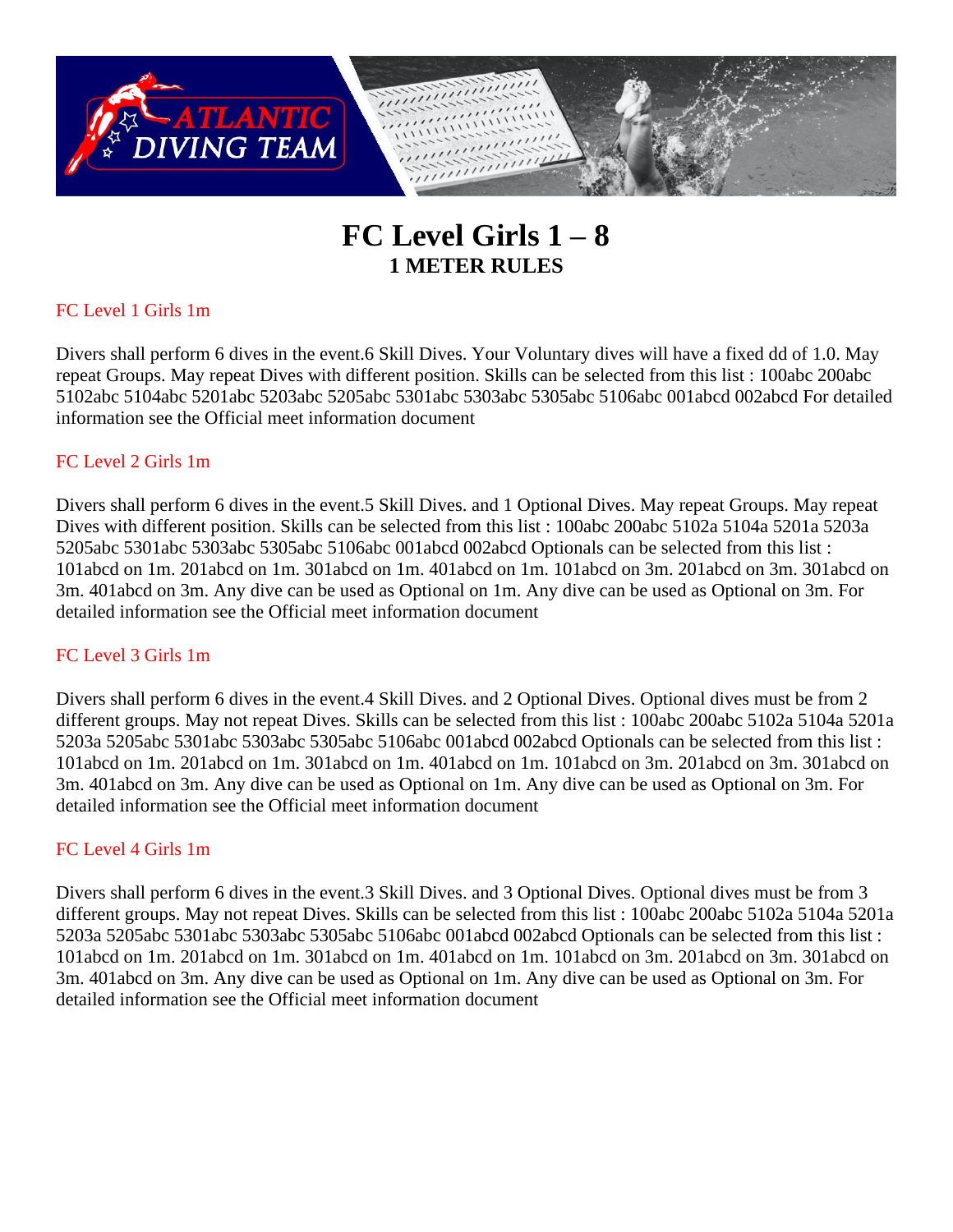### FC Level 5 Girls 1m

Divers shall perform 7 dives in the event.3 Skills 2 Voluntary Dives and 2 Optional Dives. Voluntary dives must be from 2 different groups. Optional dives must be from 2 different groups. May not repeat Dives. Skills can be selected from this list : 100abc 200abc 5102a 5104a 5201a 5203a 5205abc 5301abc 5303abc 5305abc 5106abc 001abcd 002abcd Voluntaries can be selected from this list : 101abcd on 1m. 201abcd on 1m. 301abcd on 1m. 401abcd on 1m. 101abcd on 3m. 201abcd on 3m. 301abcd on 3m. 401abcd on 3m. Any dive can be used as Optional on 1m. Any dive can be used as Optional on 3m. For detailed information see the Official meet information document

### FC Level 6 Girls 1m

Divers shall perform 7 dives in the event.2 Skills 3 Voluntary Dives and 2 Optional Dives. Voluntary dives must be from 3 different groups. Optional dives must be from 2 different groups. May not repeat Dives. Skills can be selected from this list : 100abc 200abc 5102a 5104a 5201a 5203a 5205abc 5301abc 5303abc 5305abc 5106abc 001abcd 002abcd Voluntaries can be selected from this list : 101abcd on 1m. 201abcd on 1m. 301abcd on 1m. 401abcd on 1m. 101abcd on 3m. 201abcd on 3m. 301abcd on 3m. 401abcd on 3m. Any dive can be used as Optional on 1m. Any dive can be used as Optional on 3m. For detailed information see the Official meet information document

### FC Level 7 Girls 1m

Divers shall perform 7 dives in the event.1 Skills 3 Voluntary Dives and 3 Optional Dives. Voluntary dives must be from 3 different groups. Optional dives must be from 3 different groups. May not repeat Dives. Skills can be selected from this list : 100abc 200abc 5102a 5104a 5201a 5203a 5205abc 5301abc 5303abc 5305abc 5106abc 001abcd 002abcd Voluntaries can be selected from this list : 101abcd on 1m. 201abcd on 1m. 301abcd on 1m. 401abcd on 1m. 101abcd on 3m. 201abcd on 3m. 301abcd on 3m. 401abcd on 3m. Any dive can be used as Optional on 1m. Any dive can be used as Optional on 3m. For detailed information see the Official meet information document

### FC Level 8 Girls 1m

Divers shall perform 7 dives in the event.4 Voluntary Dives. and 3 Optional Dives. Voluntary dives must be from 4 different groups. Optional dives must be from 3 different groups. May not repeat Dives. Voluntaries can be selected from this list : 101abcd on 1m. 201abcd on 1m. 301abcd on 1m. 401abcd on 1m. 101abcd on 3m. 201abcd on 3m. 301abcd on 3m. 401abcd on 3m. Any dive can be used as Optional on 1m. Any dive can be used as Optional on 3m. For detailed information see the Official meet information document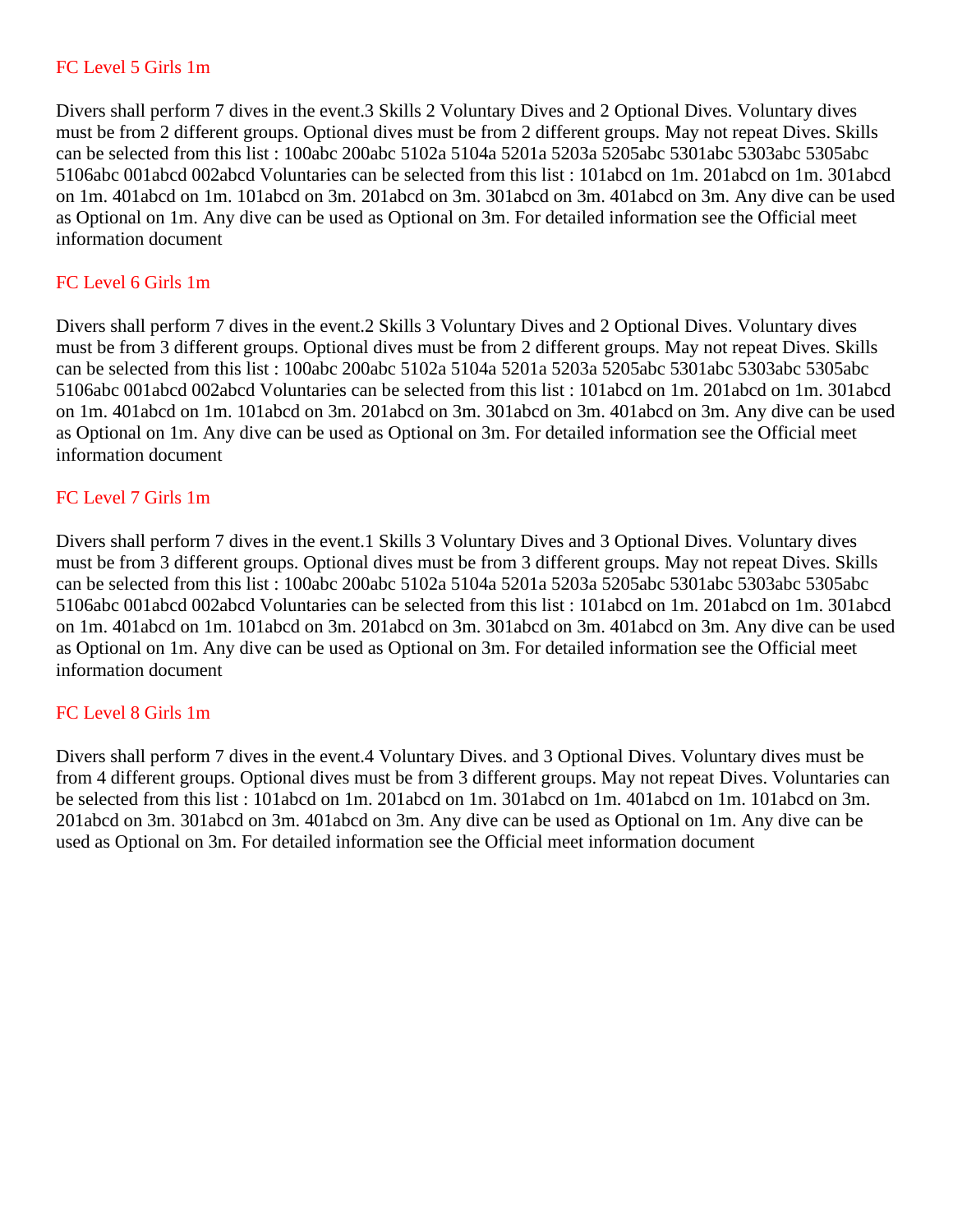# **3 METER RULES**

### FC Level 1 Girls 3m

Divers shall perform 6 dives in the event.6 Skill Dives. Your Voluntary dives will have a fixed dd of 1.0. May repeat Groups. May repeat Dives with different position. Skills can be selected from this list : 100abc 200abc 5102abc 5104abc 5201abc 5203abc 5205abc 5301abc 5303abc 5305abc 5106abc 001abcd 002abcd For detailed information see the Official meet information document

### FC Level 2 Girls 3m

Divers shall perform 6 dives in the event.5 Skill Dives. and 1 Optional Dives. May repeat Groups. May repeat Dives with different position. Skills can be selected from this list : 100abc 200abc 5102a 5104a 5201a 5203a 5205abc 5301abc 5303abc 5305abc 5106abc 001abcd 002abcd Optionals can be selected from this list : 101abcd on 1m. 201abcd on 1m. 301abcd on 1m. 401abcd on 1m. 101abcd on 3m. 201abcd on 3m. 301abcd on 3m. 401abcd on 3m. Any dive can be used as Optional on 1m. Any dive can be used as Optional on 3m. For detailed information see the Official meet information document

### FC Level 3 Girls 3m

Divers shall perform 6 dives in the event.4 Skill Dives. and 2 Optional Dives. Optional dives must be from 2 different groups. May not repeat Dives. Skills can be selected from this list : 100abc 200abc 5102a 5104a 5201a 5203a 5205abc 5301abc 5303abc 5305abc 5106abc 001abcd 002abcd Optionals can be selected from this list : 101abcd on 1m. 201abcd on 1m. 301abcd on 1m. 401abcd on 1m. 101abcd on 3m. 201abcd on 3m. 301abcd on 3m. 401abcd on 3m. Any dive can be used as Optional on 1m. Any dive can be used as Optional on 3m. For detailed information see the Official meet information document

### FC Level 4 Girls 3m

Divers shall perform 6 dives in the event.3 Skill Dives. and 3 Optional Dives. Optional dives must be from 3 different groups. May not repeat Dives. Skills can be selected from this list : 100abc 200abc 5102a 5104a 5201a 5203a 5205abc 5301abc 5303abc 5305abc 5106abc 001abcd 002abcd Optionals can be selected from this list : 101abcd on 1m. 201abcd on 1m. 301abcd on 1m. 401abcd on 1m. 101abcd on 3m. 201abcd on 3m. 301abcd on 3m. 401abcd on 3m. Any dive can be used as Optional on 1m. Any dive can be used as Optional on 3m. For detailed information see the Official meet information document

### FC Level 5 Girls 3m

Divers shall perform 7 dives in the event.3 Skills 2 Voluntary Dives and 2 Optional Dives. Voluntary dives must be from 2 different groups. Optional dives must be from 2 different groups. May not repeat Dives. Skills can be selected from this list : 100abc 200abc 5102a 5104a 5201a 5203a 5205abc 5301abc 5303abc 5305abc 5106abc 001abcd 002abcd Voluntaries can be selected from this list : 101abcd on 1m. 201abcd on 1m. 301abcd on 1m. 401abcd on 1m. 101abcd on 3m. 201abcd on 3m. 301abcd on 3m. 401abcd on 3m. Any dive can be used as Optional on 1m. Any dive can be used as Optional on 3m. For detailed information see the Official meet information document